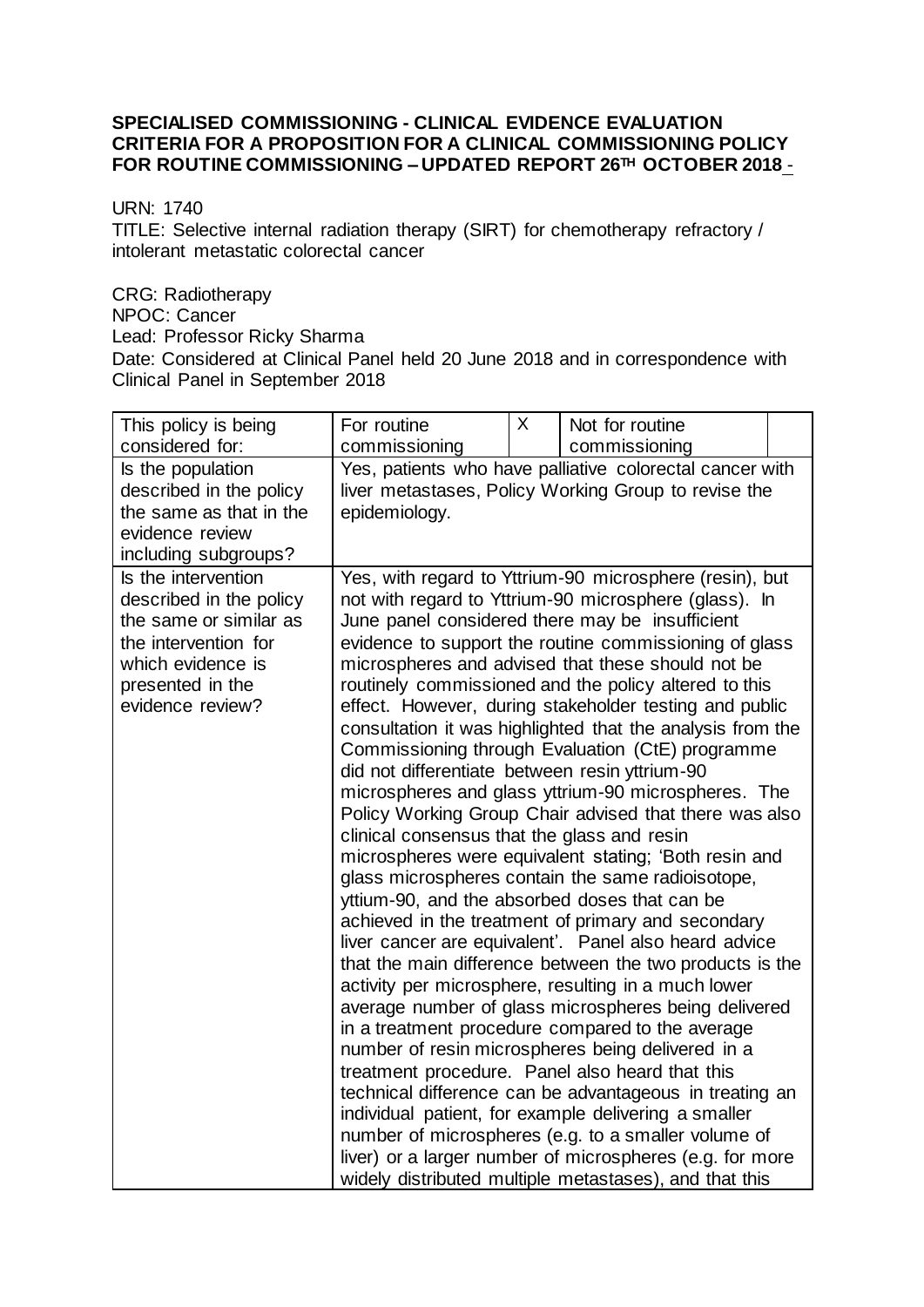|                                                                                                                                                                                                                                                                             | does not appear to have any significant clinical impact<br>in routine practice.                                                                                                                                                                                                                                                               |  |  |  |  |
|-----------------------------------------------------------------------------------------------------------------------------------------------------------------------------------------------------------------------------------------------------------------------------|-----------------------------------------------------------------------------------------------------------------------------------------------------------------------------------------------------------------------------------------------------------------------------------------------------------------------------------------------|--|--|--|--|
|                                                                                                                                                                                                                                                                             | Clinical panel therefore re-considered the policy<br>proposition by correspondence and agreed that the<br>policy would recommend the use of both resin and<br>glass yttrium-90 microspheres. Panel considered that<br>this was consistent with the evidence from the CtE and<br>with clinical advice and may offer advantages to<br>patients. |  |  |  |  |
| Is the comparator in the<br>policy the same as that<br>in the evidence<br>review? Are the<br>comparators in the<br>evidence review the<br>most plausible<br>comparators for patients<br>in the English NHS and<br>are they suitable for<br>informing policy<br>development? | Best supportive care. The intervention is palliative                                                                                                                                                                                                                                                                                          |  |  |  |  |
| Are the clinical benefits<br>demonstrated in the<br>evidence review<br>consistent with the<br>eligible population<br>and/or subgroups<br>presented in the policy?                                                                                                           | Yes, modest in terms of perhaps a two month increase<br>in survival. There may be some benefit to quality of life.                                                                                                                                                                                                                            |  |  |  |  |
| Are the clinical harms<br>demonstrated in the<br>evidence review<br>reflected in the eligible<br>and /or ineligible<br>population and/or<br>subgroups presented in<br>the policy?                                                                                           | Invasive procedure. Documented and acceptable.                                                                                                                                                                                                                                                                                                |  |  |  |  |
| Rationale<br>Is the rationale clearly<br>linked to the evidence?                                                                                                                                                                                                            | Yes.                                                                                                                                                                                                                                                                                                                                          |  |  |  |  |
| Advice<br>The Panel should<br>provide advice on<br>matters relating to the<br>evidence base and<br>policy development and                                                                                                                                                   | The intervention appears to have a modest clinical<br>benefit. There may be a small increase in survival and<br>some limited quality of life benefit.                                                                                                                                                                                         |  |  |  |  |